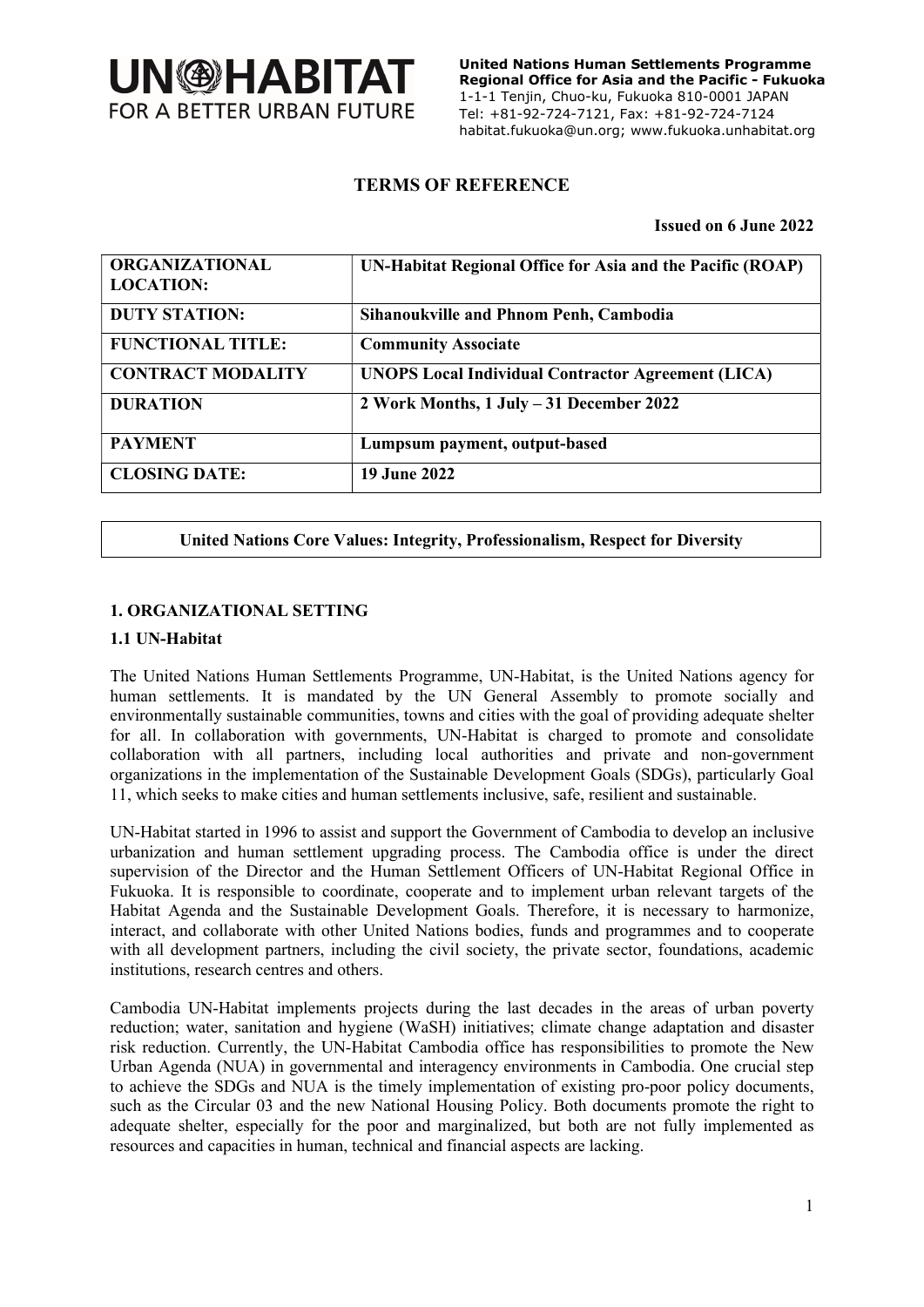# **UN@HABITAT FOR A BETTER URBAN FUTURE**

 United Nations Human Settlements Programme Regional Office for Asia and the Pacific - Fukuoka 1-1-1 Tenjin, Chuo-ku, Fukuoka 810-0001 JAPAN Tel: +81-92-724-7121, Fax: +81-92-724-7124 habitat.fukuoka@un.org; www.fukuoka.unhabitat.org

### 1.2 Project for Emergency Support Initiative for Green Building-based Prevention and Control Measures for Vulnerable Communities

UN-Habitat is distinctively placed to support population in vulnerable communities in the target countries with lifesaving humanitarian aid. The agency has its country offices and has been operating more than two decades in target countries. Currently it is implementing number of projects in these countries focusing on building resilience through green building initiatives and improving living standards in vulnerable communities including urban informal settlements. UN-Habitat's humanitarian support has unique features that have resulted in the success and sustainability of interventions. UN-Habitat implements a community-based approach, the People's Process ensures community support and ownership for humanitarian aid which ensures the interventions contribute to durable solutions to crisis and increased human security through integrating such actions to mainstream recovery process. This project approach is fully aligned with the Government of Japan's development approach humanitarian-development nexus by providing lifesaving humanitarian assistance with the vulnerable people in need to stabilize their quality of life which will result in reintegrating them into the society as continuum sustainable development.

The project is to reduce the urgent risks to health and wellbeing of the people, associated with poor basic facilities and living environment of houses. It contributes to safer and cleaner cities in the Asia and Pacific region during the COVID-19 pandemic through green building initiatives that further contributes to the commitments of the countries to reduce carbon emission.

Overall, project will contribute to increase resilience in the cities through partnerships for Resilience. It also aligns with supporting developing nations to reach UNFCC commitments and learn from Japan's policy on reaching carbon neutrality and transforming society and the economy with groundbreaking new technologies. In this aspect, transfer of Japan's state of art technologies to developing nations contribution for reinforcing the world's strategy against climate change.

The objective of the project is to reduce the urgent risks associated with poor structures of houses and contribute to safer and cleaner cities in the Asia and Pacific region during the COVID-19 pandemic through green building initiatives. Furthermore, this project is to support the development of Green Building-based cities resilient and adapted to climate changes in developing countries.

The project will aim to undertake the following main activities in selected cities in Cambodia, Nepal, and Sri Lanka.

1) Develop community based rapid assessment system to identify urgent green building improvements to promote healthy living conditions in vulnerable communities for efficient use of energy, water, and other resources.

 2) Provide clean energy options mainly energy efficient cooking stoves to reduce their vulnerability to respiratory infections due to cooking with polluting fuels and technologies worsening air quality inside houses

3) Provide alternative energy options for lighting and electricity, directly contributing to reduced operation cost for the urban poor households who will be able to access affordable energy options to support their day-to-day life and livelihood activities.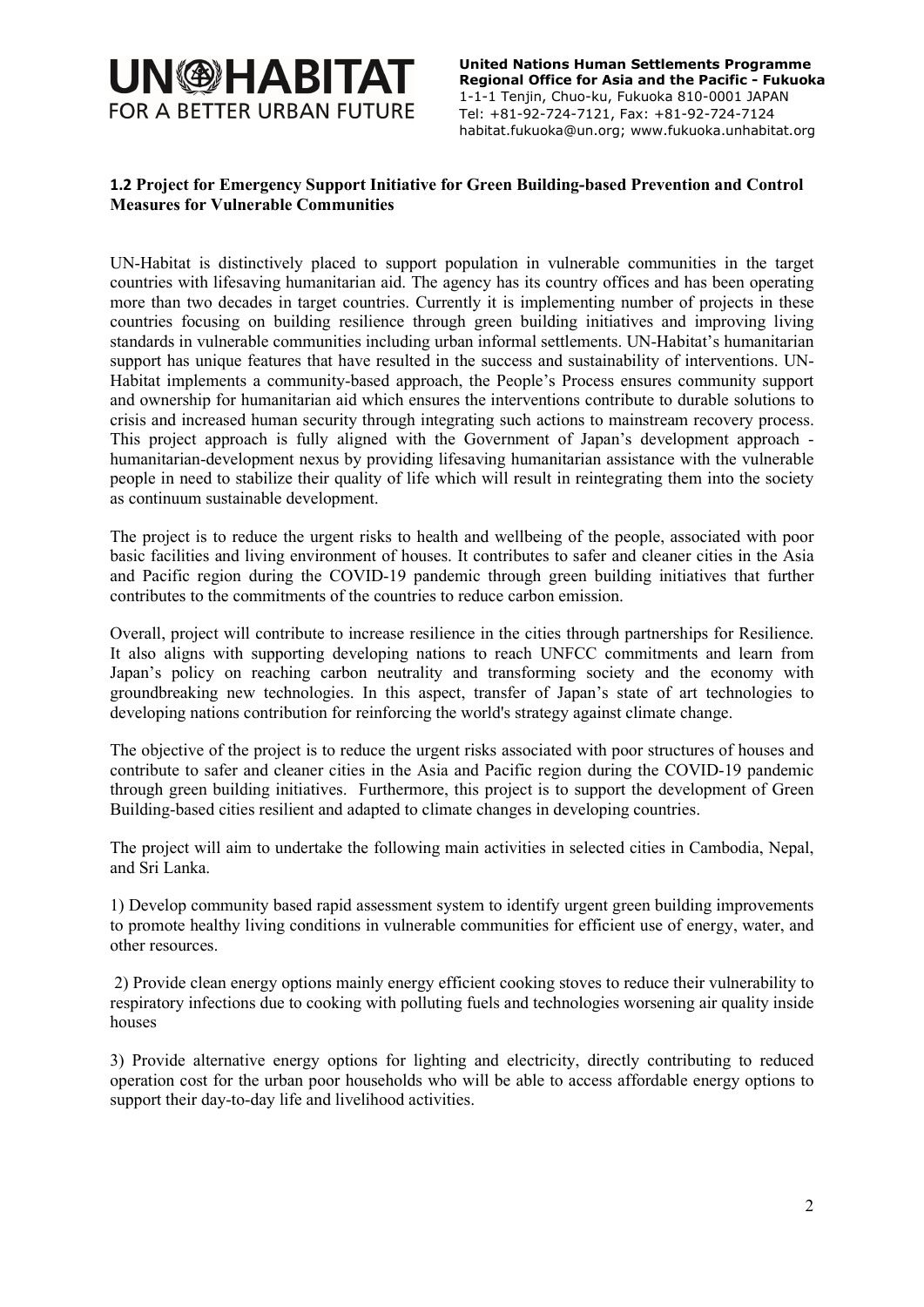# **UN@HABITAT FOR A BETTER URBAN FUTURE**

 United Nations Human Settlements Programme Regional Office for Asia and the Pacific - Fukuoka 1-1-1 Tenjin, Chuo-ku, Fukuoka 810-0001 JAPAN Tel: +81-92-724-7121, Fax: +81-92-724-7124 habitat.fukuoka@un.org; www.fukuoka.unhabitat.org

For ensuring effective and efficient project implementation, UN-Habitat Cambodia Office is seeking for one qualified national expert to the position of Community Associate who will be based in Sihanoukville, Cambodia.

## 2. REQUIREMENT AND DURATION

### 2.1 Requirements of the consultancy

Within the framework of the "Emergency Support Initiative for Green Building-based Prevention and Control Measures for Vulnerable Communities", funded by the Government of Japan, the Community Associate will provide leadership in community assessment, mobilization as well as coordination of field assessment, community agreement and field activities. The Community Associate will also support Habitat Programme Manager (HPM) to organize trainings and workshops, and to monitor and evaluate the project activities.

### 2.2 Duration

This consultancy will be 2 work months over the 6 months from 1 July to 31 December 2022 in order to complete project activities as mentioned in the project documents.

### 3. DUTIES AND RESPONSIBILITIES

#### 3.1 Objectives, output expectations and performance indicators

Under the overall guidance of the HPM for Cambodia and Human Settlements Officer (HSO) in the Regional Office for Asia and the Pacific (ROAP), the identified Community Associate will be responsible of the following activities in Sihanoukville:

- Participate in the regional training of the trainers on green building,
- Conduct a national training based on Training of Trainers (ToT),
- Develop and conduct community based rapid assessment system to identify urgent green building improvements to promote healthy living conditions in vulnerable communities for efficient use of energy, water, and other resources,
- Mobilizing communities and stakeholders for clean energy options,
- Provide clean energy options mainly energy efficient cooking stoves to reduce their vulnerability to respiratory infections due to cooking with polluting fuels and technologies worsening air quality inside houses,
- Assist the community in preparing the community agreement,
- Provide alternative energy options for lighting and electricity, directly contributing to reduced operation cost for the urban poor households who will be able to access affordable energy options to support their day-to-day life and livelihood activities,
- Monitoring the construction of alternative energy options for lighting and electricity in the community,
- Conduct a reflection and lesson learned workshop, and prepare a project completion report,
- Assisting other relevant tasks as necessary and required by the HPM and HSO.

#### 3.2 Specific Deliverables and Payment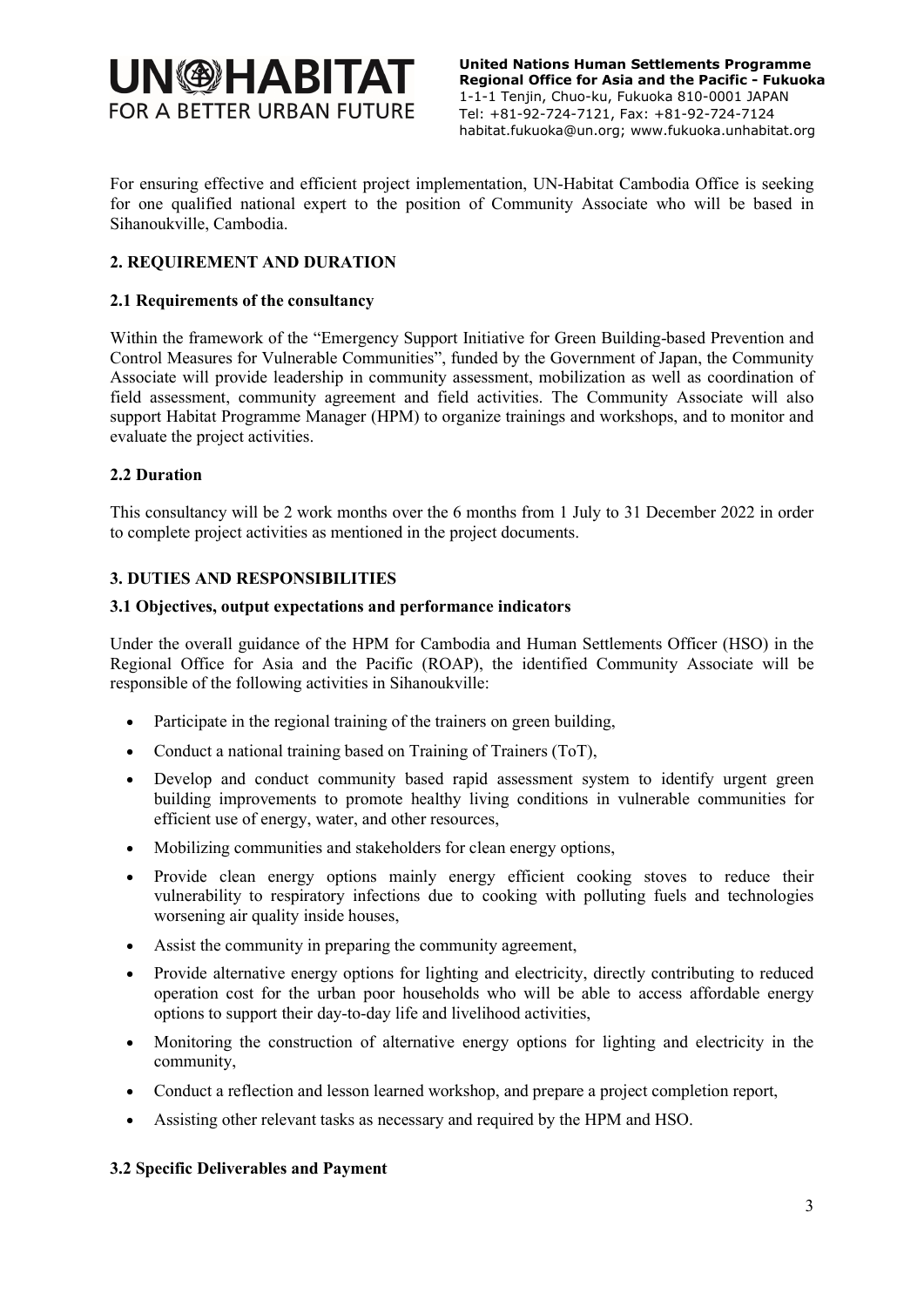# **UN<sup>®HABITAT**</sup> **FOR A BETTER URBAN FUTURE**

 United Nations Human Settlements Programme Regional Office for Asia and the Pacific - Fukuoka 1-1-1 Tenjin, Chuo-ku, Fukuoka 810-0001 JAPAN Tel: +81-92-724-7121, Fax: +81-92-724-7124 habitat.fukuoka@un.org; www.fukuoka.unhabitat.org

As per below table, lumpsum payments will be made in 3 installments upon the submission of expected deliverables and evidence of satisfactory outputs/results upon certification and approval by UN-Habitat ROAP. The rate is determined by functions performed and experience of the consultant. The fee will be paid as per agreement.

The costs for local mission travel will be provided as per UN rules and regulations.

| <b>Expected Outputs and Payment Schedule</b> |  |                                                                                                       | Payment | Due Date             |
|----------------------------------------------|--|-------------------------------------------------------------------------------------------------------|---------|----------------------|
|                                              |  | Summary Report on National Training and<br><b>Community Assessment</b>                                | 30%     | By 31 July 2022      |
|                                              |  | Summary Report on clean energy options and<br>alternative energy options for lighting and electricity | 40%     | By 30 September 2022 |
|                                              |  | Any IEC materials on green building and Draft<br>Project Completion Report                            | 30%     | By 30 December 2022  |

### 3.3 Reporting lines

Under the overall supervision of the responsible HSO, based in UN- Habitat ROAP in Fukuoka, Japan, the Community Associate will work under the direct guidance of the HPM in Cambodia.

#### 4. CORE VALUES AND COMPETENCIES

#### 4.1 Core Values

- Integrity: Demonstrates the values of the United Nations in daily activities and behaviors. Acts without consideration of personal gain. Resists undue political pressure in decision making. Does not abuse power or authority. Stands by decisions that are in the Organization's interest, even if they are unpopular. Takes prompt action in cases of unprofessional or unethical behavior.
- Respect for Diversity: Works effectively with people from all backgrounds. Treats all people with dignity and respect. Treats men and women equally. Shows respect for and understanding of diverse points of view and demonstrates this understanding in daily work and decisionmaking. Examines own biases and behaviors to avoid stereotypical responses. Does not discriminate against any individual or group.
- Peace and Development advocate: Advocates for Peace and Development at all level, respects the culture of our Muslim brothers or well as any other religious denomination.

#### 4.2 Professional Competencies

 Professionalism: Ability to identify issues, analyze and participate in the resolution of human settlement issues/problems. Ability to conduct data collection using various methods. Ability to apply judgment in the context of assignments given, plan own work and manage conflicting priorities. Shows persistence when faced with difficult problems or challenges; remains calm in stressful situations. Takes responsibility for incorporating gender perspectives and ensuring the equal participation of women and men in all areas of work.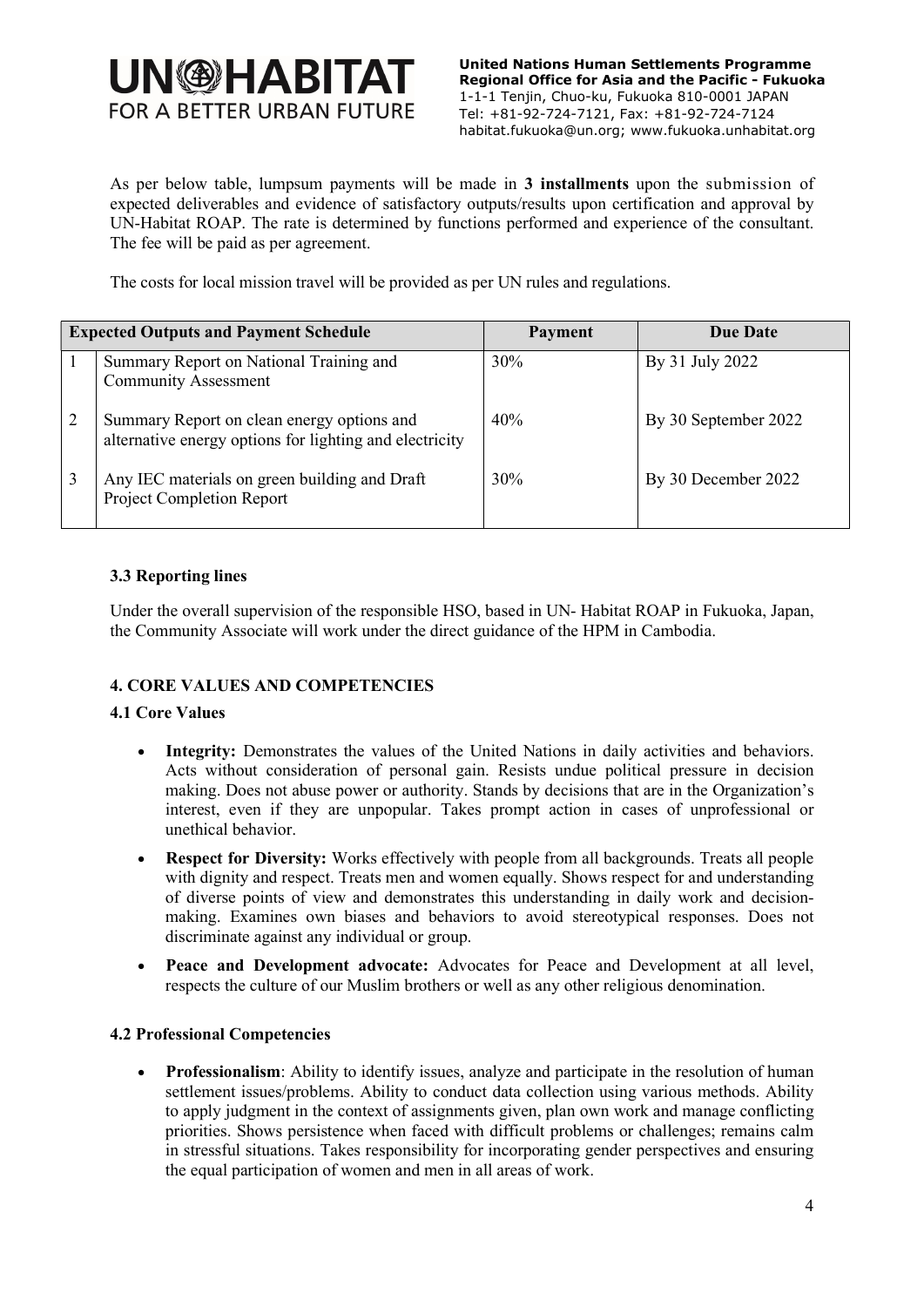# **UN<sup>®HABITAT**</sup> **FOR A BETTER URBAN FUTURE**

- Teamwork: Works collaboratively with colleagues to achieve organizational goals; shares credit for team accomplishments and accepts joint responsibility for team shortcomings.
- Planning & Organizing: Develops clear goals that are consistent with agreed strategies; identifies priority activities and assignments; adjusts priorities as required; allocates appropriate amount of time and resources for completing work; foresees risks and allows for contingencies when planning; monitors and adjusts plans and actions as necessary; uses time efficiently.
- **Communications:** Speaks and writes clearly and effectively; Listens to others, correctly interprets messages from others and responds appropriately; Asks questions to clarify, and exhibits interest in having two-way communication; Tailors language, tone, style and format to match the audience; Demonstrates openness in sharing information and keeping people informed

### 4.3 Qualifications/ Special Skills or Knowledge

| Education:                | University Diploma (University degree will an asset) in civil engineering,<br>development<br>architecture,<br>social<br>sciences,<br>studies,<br>climate<br>change/disaster risk reduction                                                 |  |
|---------------------------|--------------------------------------------------------------------------------------------------------------------------------------------------------------------------------------------------------------------------------------------|--|
|                           | Minimum 6 years of relevant professional experiences in the areas of<br>community organization/mobilization, housing and shelter, risk<br>reduction and climate change,<br>Good knowledge of community assessment and mobilization in<br>٠ |  |
|                           | Cambodia                                                                                                                                                                                                                                   |  |
|                           | Good interpersonal, communication and teamwork skills<br>٠                                                                                                                                                                                 |  |
| Experience and skills:    | Effective written and oral communications, ability to elaborate<br>$\bullet$<br>complex issues in public occasion                                                                                                                          |  |
|                           | Fluency in written and oral English language<br>٠                                                                                                                                                                                          |  |
|                           | Computer literacy in MS Word, Excel, PowerPoint. Knowledge of<br>٠<br>architectural design software is an advantage.                                                                                                                       |  |
|                           | Availability to stay in the project sites in Sihanoukville.<br>٠                                                                                                                                                                           |  |
| Language<br>Requirements: | This is a local position. Fluency in oral and written Khmer is essential.<br>English is also required.                                                                                                                                     |  |